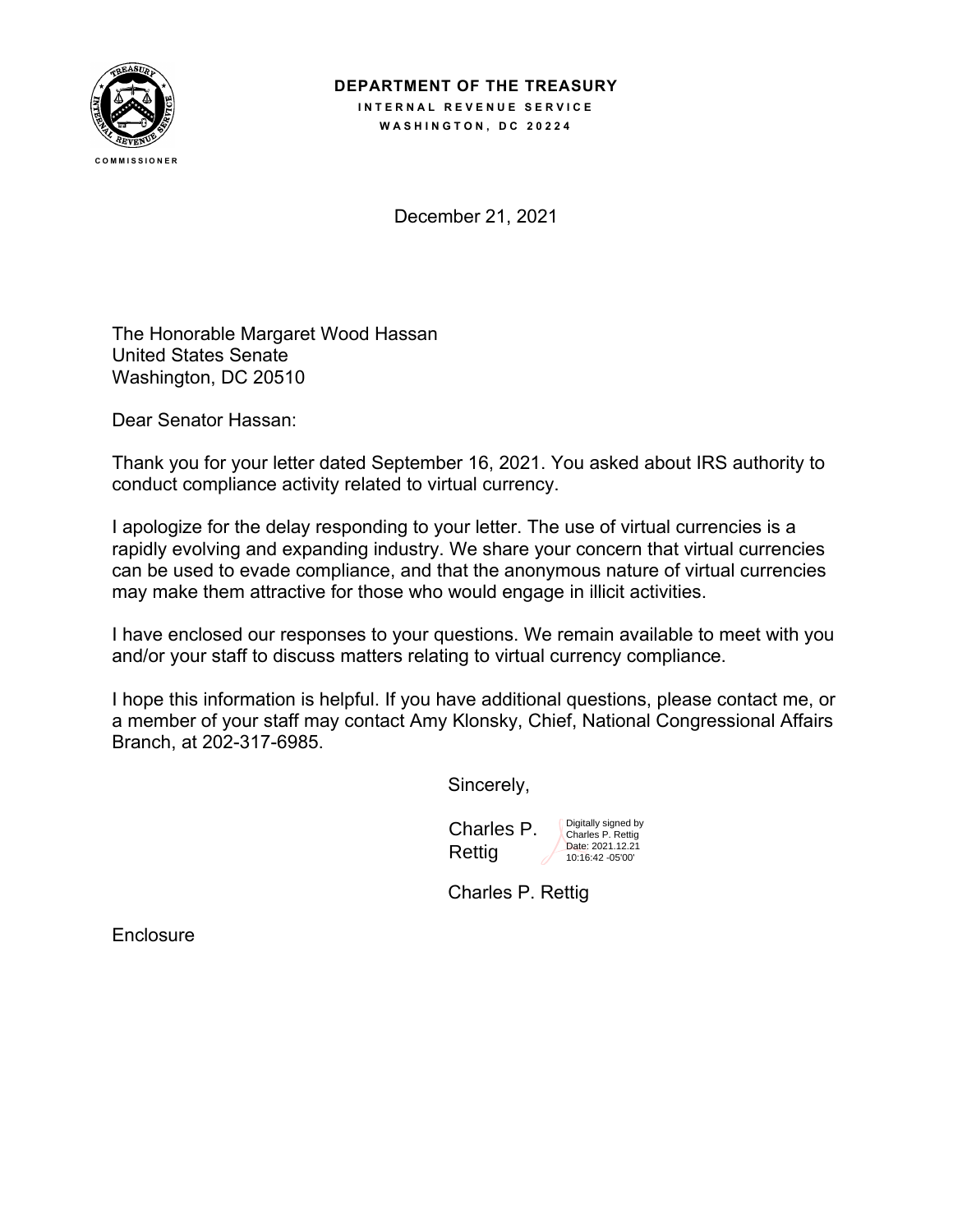## **1. What authority do your agencies have to regulate U.S.-based cryptocurrency exchanges, cryptocurrency kiosks, and OTC cryptocurrency trading desks and their users?**

The Secretary of the Treasury (Secretary) delegated the authority to administer the Bank Secrecy Act (BSA) to the Director, Financial Crimes Enforcement Network (FinCEN). FinCEN subsequently delegated authority to the IRS to examine Non-Banking Financial Institutions (NBFIs) to ensure their compliance with BSA requirements. IRS employees conduct examinations of NBFIs, such as Money Service Businesses (MSBs), which include cryptocurrency exchanges, cryptocurrency kiosks, and over-the-counter (OTC) cryptocurrency trading desks.<sup>[1](#page-1-0)</sup>

Examinations of BSA requirements for MSBs include:

- Developing and implementing a risk-based Anti-Money Laundering (AML) program,
- Registering as an MSB with FinCEN,
- Filing Currency Transaction Reports (CTRs) and Suspicious Activity Reports (SARs), and
- Obtaining and maintaining certain records.

BSA law does not require MSBs to develop and implement a know-your-customer (KYC) program; however, MSBs are required to have an adequate SAR review program and verify customer identification for qualified transactions—for example, CTR reporting or recordkeeping for money transfers of \$3,000 and more. BSA examiners analyze the transactions to identify suspicious activities and determine whether the MSB has an adequate SAR program that requires identifying a business purpose for the transactions and a legitimate source of funds. The BSA examiners cite an AML program violation when there is an inadequate SAR program; they cannot cite KYC violations. The IRS has the authority to issue violation letters to MSBs and refer egregious violations to FinCEN.

IRS Criminal Investigation (IRS-CI) has jurisdiction to investigate criminal violations of the U.S tax<sup>[2](#page-1-1)</sup>, money laundering<sup>[3](#page-1-2)</sup>, and BSA<sup>[4](#page-1-3)</sup> laws and has conducted numerous investigations involving the illicit use of cryptocurrencies. IRS-CI Special Agents initiated 243 cases involving virtual currency, referred 183 cases for prosecution, and seized \$3.8 billion in virtual currency in fiscal year (FY) 2018 through FY 2021. All these investigations involve the use of cryptocurrency exchanges, kiosks and OTC trading desks.

<span id="page-1-0"></span><sup>1</sup> FinCEN Guidance FIN-2013-G001 and FIN-2019-G001, available at

<https://www.fincen.gov/sites/default/files/shared/FIN-2013-G001.pdf> and

[https://www.fincen.gov/sites/default/files/2019-05/FinCEN%20Guidance%20CVC%20FINAL%20508.pdf,](https://www.fincen.gov/sites/default/files/2019-05/FinCEN%20Guidance%20CVC%20FINAL%20508.pdf) respectively.

<span id="page-1-1"></span><sup>2</sup> Title 26 of the United States Code (U.S.C.).

<span id="page-1-2"></span> $3$  Title 18 of the U.S.C.

<span id="page-1-3"></span><sup>4</sup> Title 31 of the U.S.C.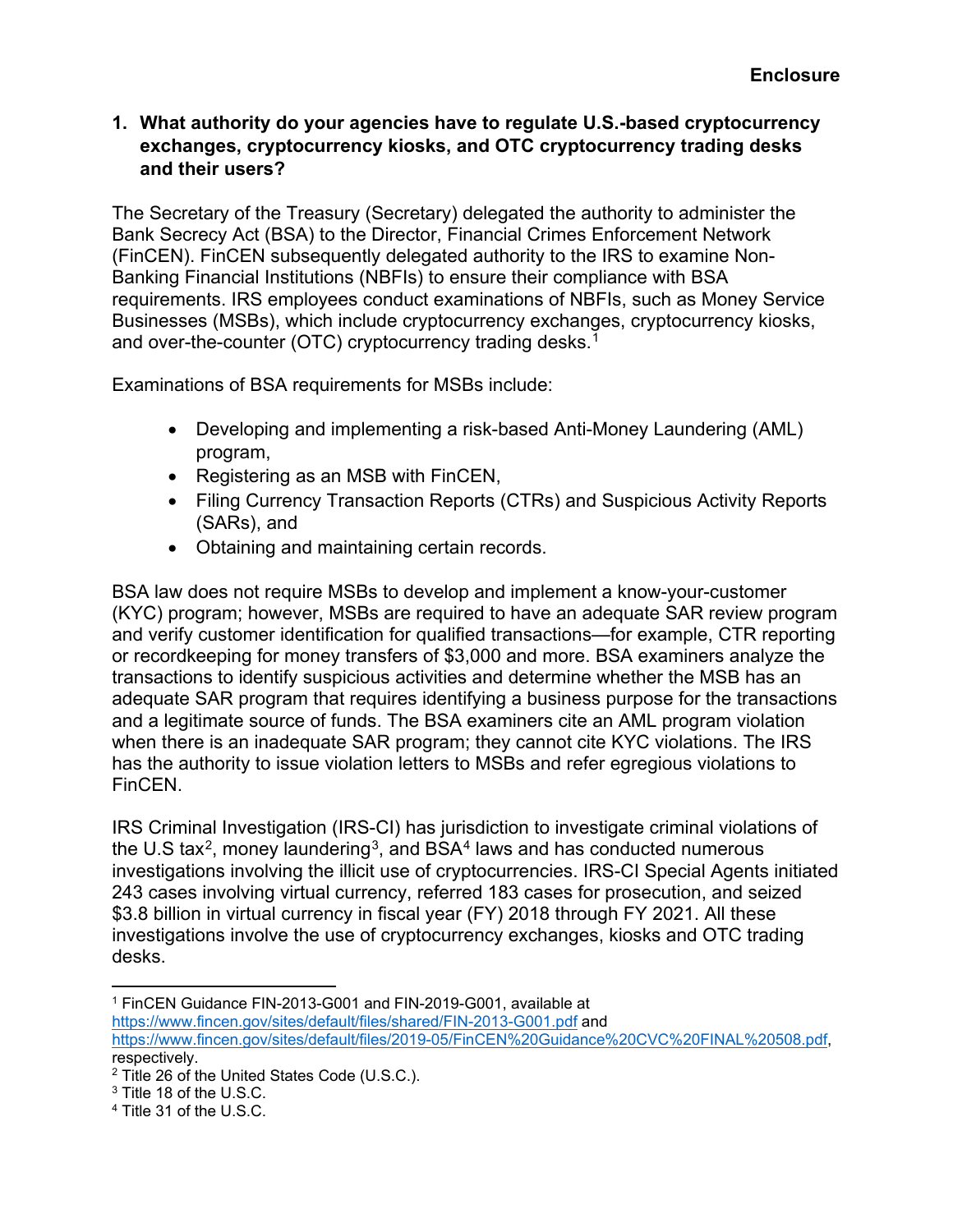## **2. What additional authority could be helpful in your agencies' attempts to regulate U.S.-based cryptocurrency exchanges, cryptocurrency kiosks, and OTC cryptocurrency trading desks and their users?**

The Department of the Treasury (Treasury) included in the FY 2022 Greenbook several legislative proposals for additional authority to implement broker information reporting requirements related to crypto assets. The Senate included most of these proposals in Section 80603 of that chamber's infrastructure bill (H.R. 3684). The only proposal they did not include that would be helpful is the proposal to require reporting on certain beneficial owners of entities holding accounts with U.S. brokers. This proposal would allow the United States to exchange such information on an automatic basis with appropriate partner jurisdictions. A global automatic exchange of information framework would provide the United States with information on U.S. taxpayers who directly or through passive entities engage in crypto asset transactions outside the United States.

The recently enacted Corporate Transparency Act (CTA) requires certain entities to provide beneficial ownership information to FinCEN in a report to be prescribed by the Secretary. The collection of this information will generate a database that is highly useful to national security, intelligence, and law enforcement agencies, as well as federal functional regulators, including the IRS. The CTA provides that relevant federal agencies shall, to the extent practicable, and consistent with applicable legal protections, cooperate with and provide information requested by FinCEN to maintain this database of beneficial ownership information.

The IRS collects beneficial ownership information from various taxpayer forms, including Form SS-4 and Schedule C attached to Form 1040. The CTA allows beneficial ownership information to be provided to the IRS for tax administration purposes; however, Section 6103 of the Internal Revenue Code (IRC) prohibits the IRS from granting FinCEN access to the IRS's beneficial ownership and responsible party information.

## **3. Would additional civil or criminal penalties under 18 U.S. Code § 1960 aid your agencies' efforts to prevent and prosecute the criminal use of cryptocurrency?**

Existing civil penalties, such as IRC Section 6662 (negligence) and IRC Section 6663 (civil fraud), can be applied to the failure to report income derived from cryptocurrencies. Crimes under 18 U.S.C Section 1960 can be applied to illicit money-transmitting businesses engaged in the use of both crypto and fiat currencies. Enhancements to these civil and criminal penalties for egregious behavior in the cryptocurrency space could also be applied to promote voluntary compliance.

**4. Would an additional waiting period requirement for conversion from fiat currency into cryptocurrency help your agencies recover funds before they are converted and become unrecoverable such as in the Peterborough case? Could an additional waiting period be implemented for select transactions that**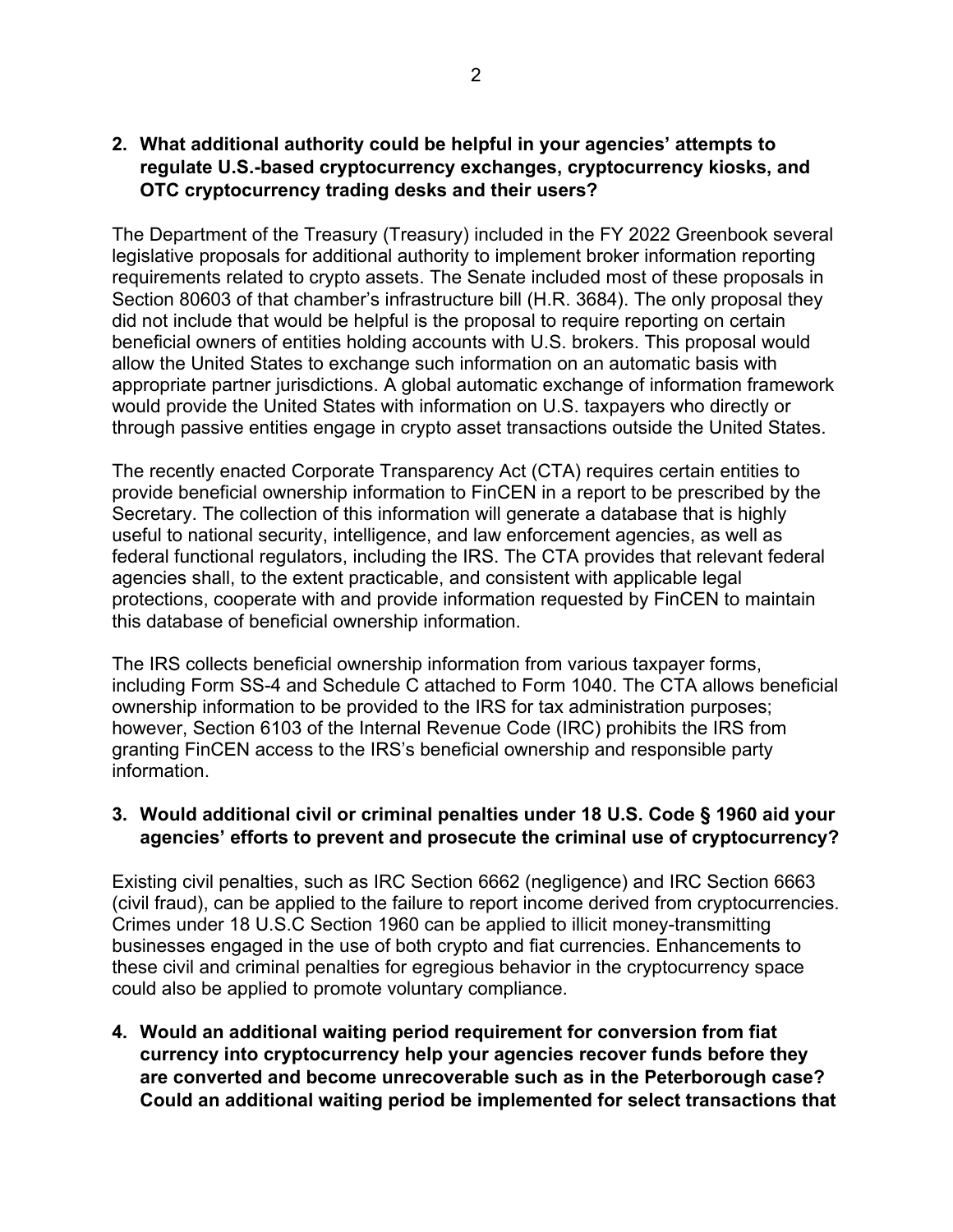**could be designated as high risk, or according to value, or would a waiting period need to be universally implemented?**

The IRS has no authority to regulate waiting periods for cryptocurrency transactions.

**5. Would an additional waiting period requirement for conversion from fiat currency into cryptocurrency be permissible under current authorities? If not, what additional authorities would your agencies require to institute one?**

The IRS has no authority to regulate waiting periods for cryptocurrency transactions.

**6. Would requiring cryptocurrency exchanges to reverse or reimburse users in cases of fraud, similar to what is done with credit cards and wire transfers, help combat the criminal use of cryptocurrencies?**

The IRS has no authority to regulate reimbursement of cryptocurrency transactions.

**7. Would a requirement that cryptocurrency exchanges reverse or reimburse users in cases of fraud be permissible under current authorities? If not, what additional authorities would your agencies require to institute one?**

The IRS has no authority to regulate reimbursement of cryptocurrency transactions.

- **8. What additional authority or resources would assist your agencies in preventing and prosecuting the criminal use of cryptocurrency?**
	- **Increase funding for more examiners and enforcement.** The Administration has presented a budget that includes additional funding for IRS enforcement, including the BSA program, which covers MSBs such as virtual currency exchanges. Conducting MSB examinations is an inherently laborious activity. While technology and burden-sharing among states and with the federal government are helpful, BSA examiners need reinforcements to conduct more examinations of both traditional and digital asset MSBs, especially money transmitter principals. Increased funding for personnel and expenses, such as travel and analytical tools, is also necessary to supervise MSBs. Included in the Administration's budget request is additional funding for IRS-CI outside of the IRS Operations Support funding. This \$21 million additional funding is specifically designated to support cyber, cryptocurrency and other highly technical investigations and plays an important role increasing IRS-CI's law enforcement capabilities.
	- **Mandatory e-filing of Form 8300.** Each person engaged in a trade or business (other than financial institutions with other reporting obligations) who in the course of that trade or business, receives more than \$10,000 in cash in one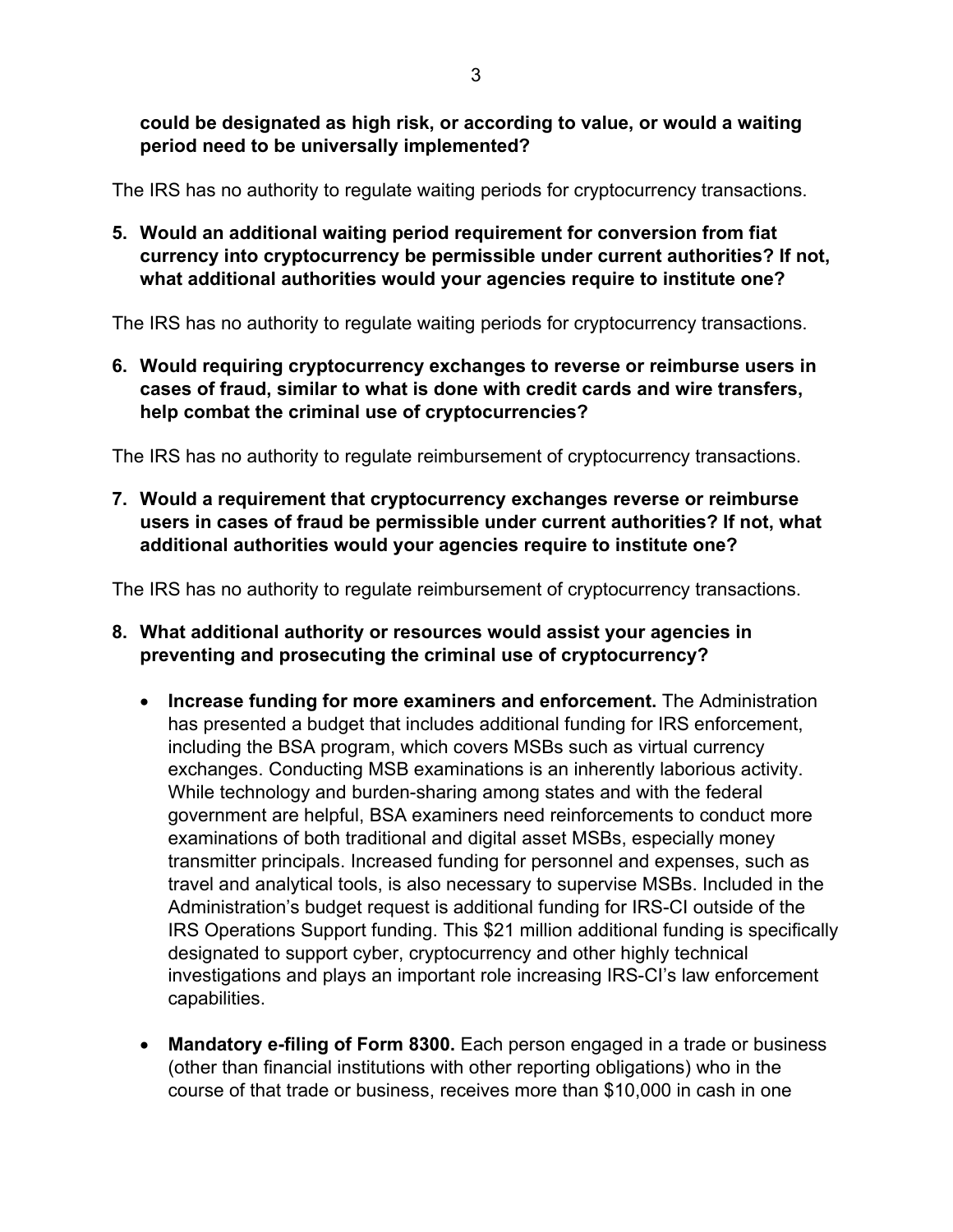transaction or in two or more related transactions, must file a Form 8300, *Report of Cash Payments Over \$10,000 Received in a Trade or Business*, a joint IRS-FinCEN form. Electronic filing facilitates more accurate tax information and supports the broader goals of improving IRS service to taxpayers and modernizing tax administration. Electronic filing also ensures valuable information is timely available for law enforcement purposes. In May 2021, the Administration made a legislative proposal that would require taxpayers engaged in trade or business to electronically file Forms 8300. [5](#page-4-0) On July 23, 2021, Treasury published proposed regulations in the Federal Register<sup>[6](#page-4-1)</sup> adding Form 8300 to the list of returns required to be filed electronically if the filer is required to file a certain number of returns per calendar year. The proposed regulations also reduce the number of returns from 250 to 10 for returns required to be filed during calendar years after 2022.

- **Companion Title 31 Form 8300 Legislation for Digital Asset Reporting.**  Currently, persons engaged in a trade or business who receive more than \$10,000 in cash are required to report these transactions on Form 8300. Because of strict tax return information confidentiality and disclosure rules under IRC Section 6103, the expansion of Form 8300 filing requirements to digital assets must be included in Title 31 in addition to Title 26.<sup>[7](#page-4-2)</sup> A Title 31 digital asset reporting rule will allow taxpayers to continue filing Form 8300 with FinCEN. Without a companion rule, trades or businesses that collect payments in excess of \$10,000 comprised of multiple consideration types (for example, a mix of cash and virtual currency), may have to file multiple information returns for the same transaction. Requiring multiple information returns for a single transaction may increase the chance those trades or businesses will evade filing altogether. Additionally, the IRS generally may not share information it collects with FinCEN or other law enforcement agencies, like the FBI, currently receiving Form 8300 information. If those agencies can't receive digital asset transaction information, it will significantly degrade the utility of the information they do collect. Finally, a companion Title 31 provision will also help prevent structuring.[8](#page-4-3)
- **Know Your Customer (KYC).** As discussed above, MSBs generally lack an account relationship with customers and therefore promote anonymity. MSBs currently collect KYC information following FinCEN's risk-based approach. For all

<span id="page-4-0"></span><sup>5</sup> *See* General Explanations of the Administration's Fiscal Year 2022 Revenue Proposals, Department of the Treasury (May 2021), pp. 92-93, available at [https://home.treasury.gov/system/files/131/General-](https://home.treasury.gov/system/files/131/General-Explanations-FY2022.pdf)[Explanations-FY2022.pdf.](https://home.treasury.gov/system/files/131/General-Explanations-FY2022.pdf)

<span id="page-4-1"></span> $6$  Electronic-Filing Requirements for Specified Returns and Other Documents, 86 Fed. Reg. 39910 (July 23, 2021).

<span id="page-4-2"></span> $7$  The bipartisan infrastructure bill passed by the United States Senate includes an expansion of Form 8300 under Title 26.

<span id="page-4-3"></span> $8$  Structuring is the practice of conducting financial transactions in a specific pattern calculated to avoid the creation of certain records and reports required by the BSA and/or IRC Section 6050I.